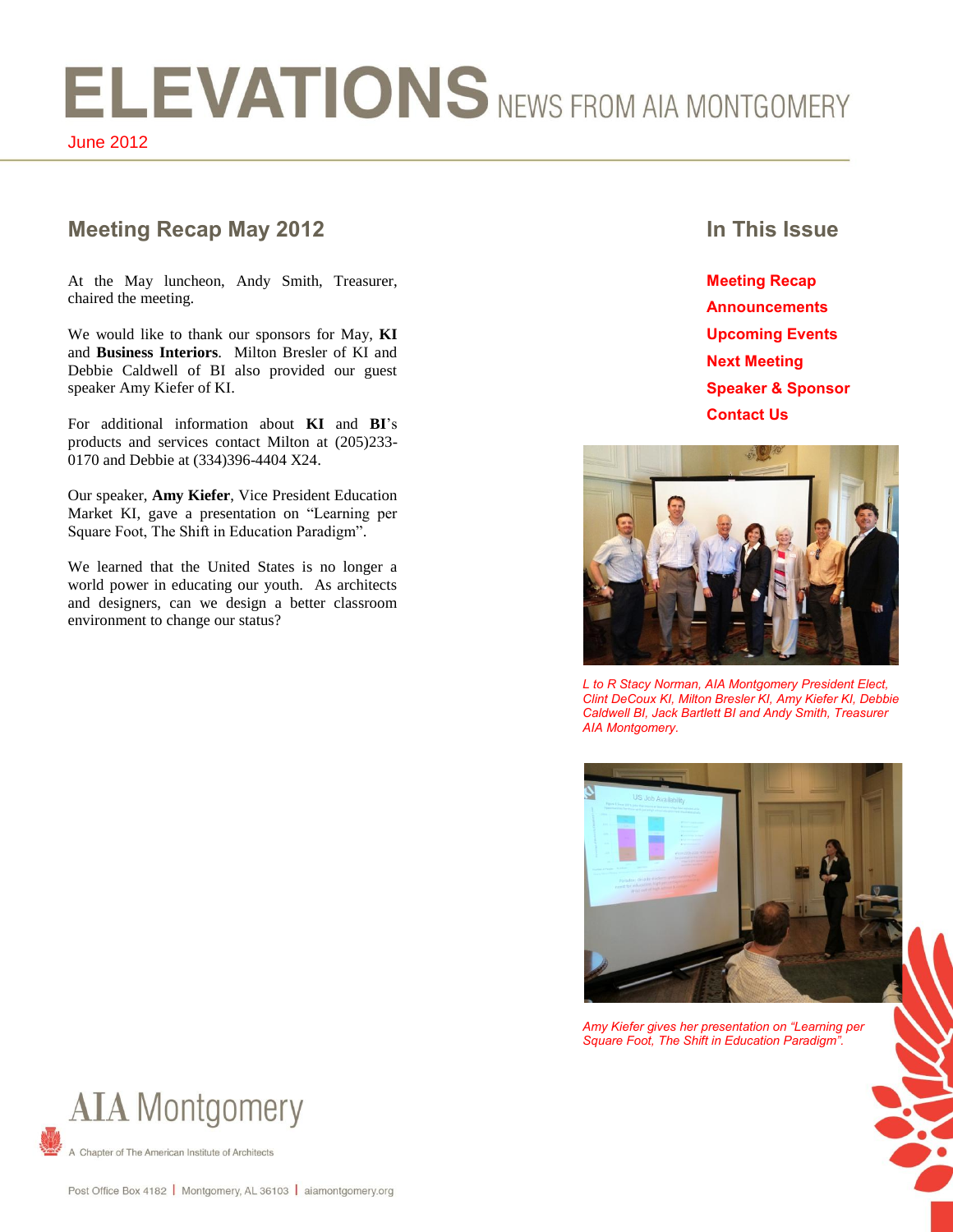# **Announcements**

#### **● ● ● ● ●**

Our very own Don Brown, FAIA, from AIA Montgomery, was elected as 2013-2014 AIA Vice President at the AIA National Convention this past weekend in Washington, DC.

A past AIA National board member, Brown served as the Gulf States regional director from 2009-2011, and was also the past chair of ArchiPac. He is a Richard Upjohn Fellow of the AIA, and served on the AIA Board Advocacy Committee from 2007-2011. He was also president of the Alabama Council AIA in 2003.

Brown, a regional firm owner for more than 30 years, has had public and private commissions throughout the South. His firm, Brown Studio Architecture, has tackled projects such as downtown and riverfront redevelopment in Montgomery and a historic restoration of the original Tuskegee Airman Flying Field.

"I believe the AIA is our path to new opportunities as architects and as a profession," said Brown. "Our success requires a clear vision of what our members want and need, and a plan to translate that vision into action at every level of the Institute, from grassroots to Washington. We must elevate the voice of architects, advocate the interests of our members, connect members to knowledge, and each other. In a more complex world, the AIA must make our knowledge base more current, relevant, inspirational, easily accessible, and shared."

Brown's education includes art history at Williams College and the Auburn University School of Architecture, where he has also served as an assistant professor and chaired the Architecture School's advisory council. He has served as chair of the Montgomery Historic Development Commission, the Alabama Architectural Foundation, and the Alabama Council on the Arts and Humanities.

Taken from AIArchitect, 2012 Convention Edition

**● ● ● ● ●**

#### NCARB has launched a welcome back campaign.

Visit NCARB.org **now through 30 June 2012**, and click on the "Record and Certificate Online Renewal" button.







*Congratulations! Don Brown, FAIA, 2013-2014 AIA Vice President*